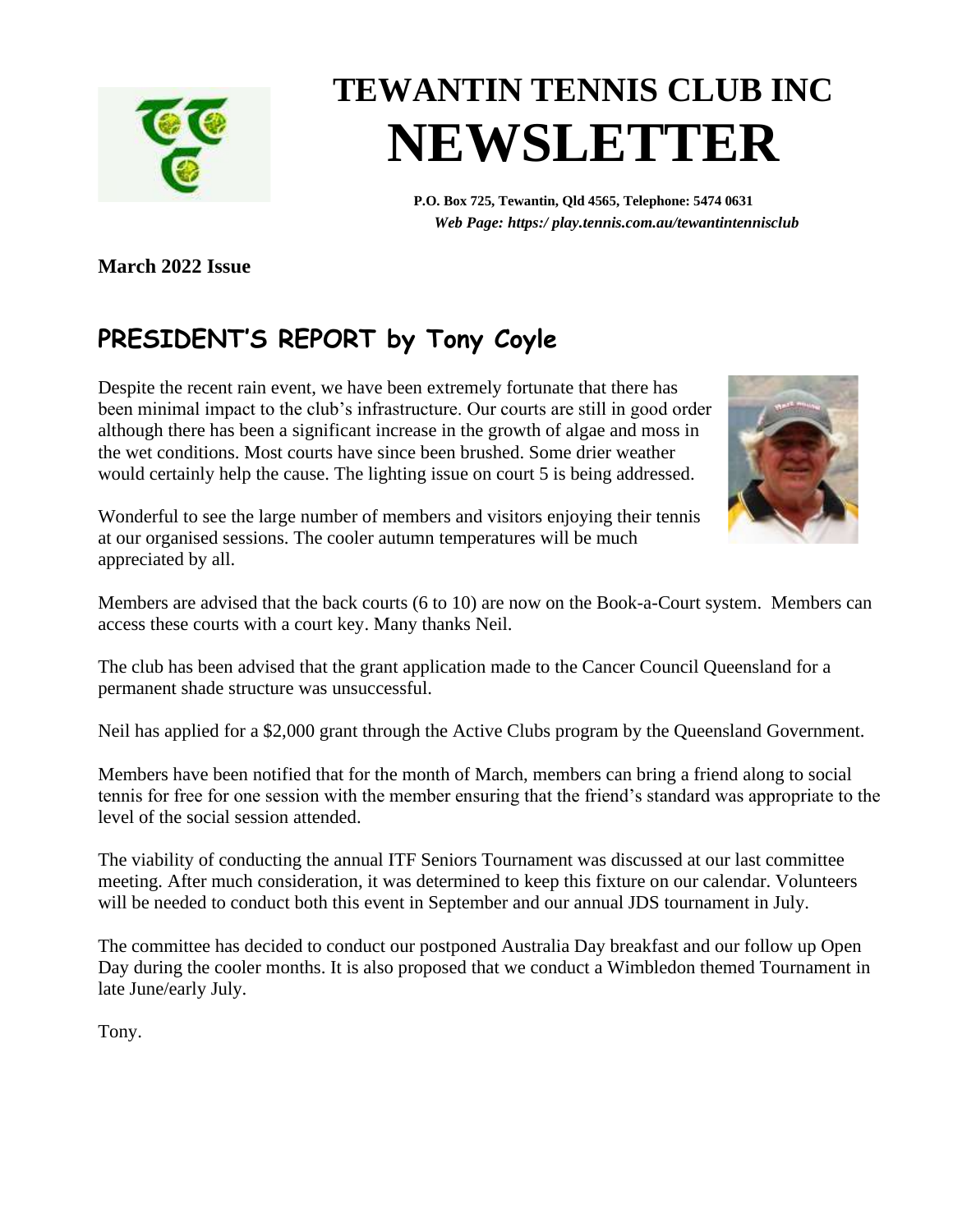## **TREASURER'S REPORT, by Neil Sheahan**

As we approach the end of the first quarter of 2022, our membership numbers are much the same compared to last year's numbers, as can be seen in the following table:

|                      | Mar 2021 | Mar 2022 |
|----------------------|----------|----------|
| <b>Adult</b> members | 125      | 120      |
| Junior members       | 10       | 17       |
| Associate members    |          |          |
| Life members         |          | 10       |
| Honorary members     |          |          |
| Total                | 145      | 149      |



Most members renewed their membership by 1st January, with late renewals coming in steadily throughout January and February. As can be seen from the list of non-financial members in the clubhouse, there are about 20 members who have not renewed for various reasons. These are usually replaced by new members through the year. So far this year there are 11 new members.

Our online Book-A-Court system has been operating with no problems, making it easier for visitors to hire a court. Members are also required to use the system to book a court for private play so that we have a record of who is using the courts at all times, and also to ensure there are no clashes with visitor bookings. The other advantage of using the system for private play is that you can pay any non-member guest fees by credit card at the same time as making the booking (obviously you can ask them to reimburse you).

Any member who has not yet registered themselves with Book-A-Court and wishes to do so, should send me an email so that I can help them register.

Neil

### **COACH'S REPORT by Daniel Carroll**

The term one coaching program commenced on Monday  $24<sup>th</sup>$  January and will finish on Friday 1<sup>st</sup> April. Pleasingly, seventeen new juniors have enrolled in coaching programs since the beginning of 2022.

After fifteen years of coaching at the Kin Kin Tennis Club on Monday afternoons, I decided to give it away and focus on building Monday afternoon lessons at Tewantin Tennis Club - starting in term two.



I will be running a junior coaching clinic on Tuesday, 5th April – the first week of the school holidays. It will be a one-day program at this stage, but I will extend it if there is enough interest. The classes will commence at 9.00 am and conclude at 11.30 am. Let's hope it will be as popular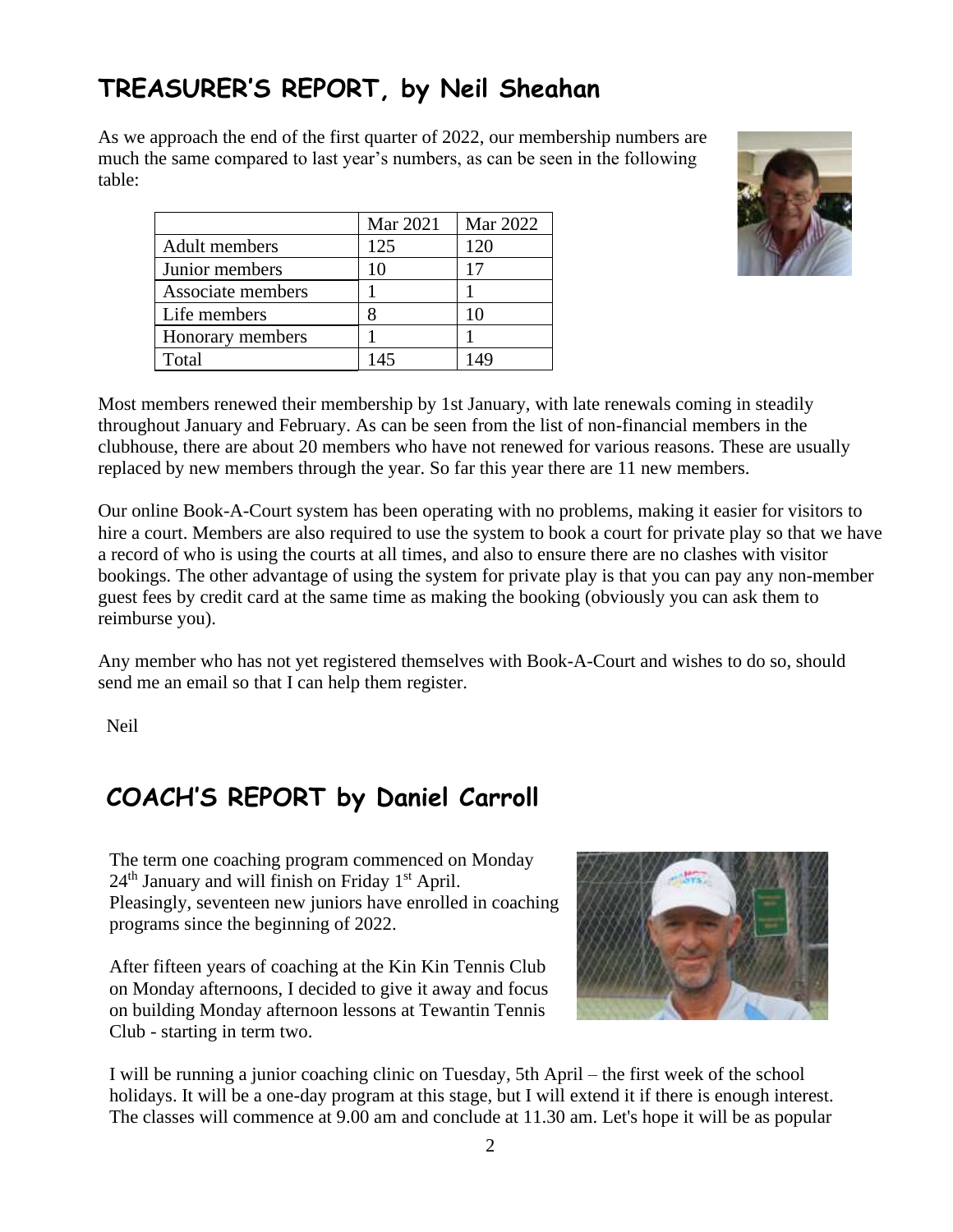as the December 2021 clinic, where we had twenty-two enrolments.

Enrolments for group and private coaching are now open for term two, so be sure to get in touch with me as soon as possible to organise your day and time. The second term for school-aged children starts on Tuesday 19<sup>th</sup> April.

If your racket needs attention – replacement grips, overgrips, or restringing, give me a hoy, and I'll be happy to make it sing again!

Happy hitting everyone!

Daniel

#### **FEBRUARY BIRTHDAYS**



Tuesday social tennis players celebrating birthdays in February 2022 Lois, Bill, Barbara, Heidi, Beth, Jessica, Howard and Margaret (below).

.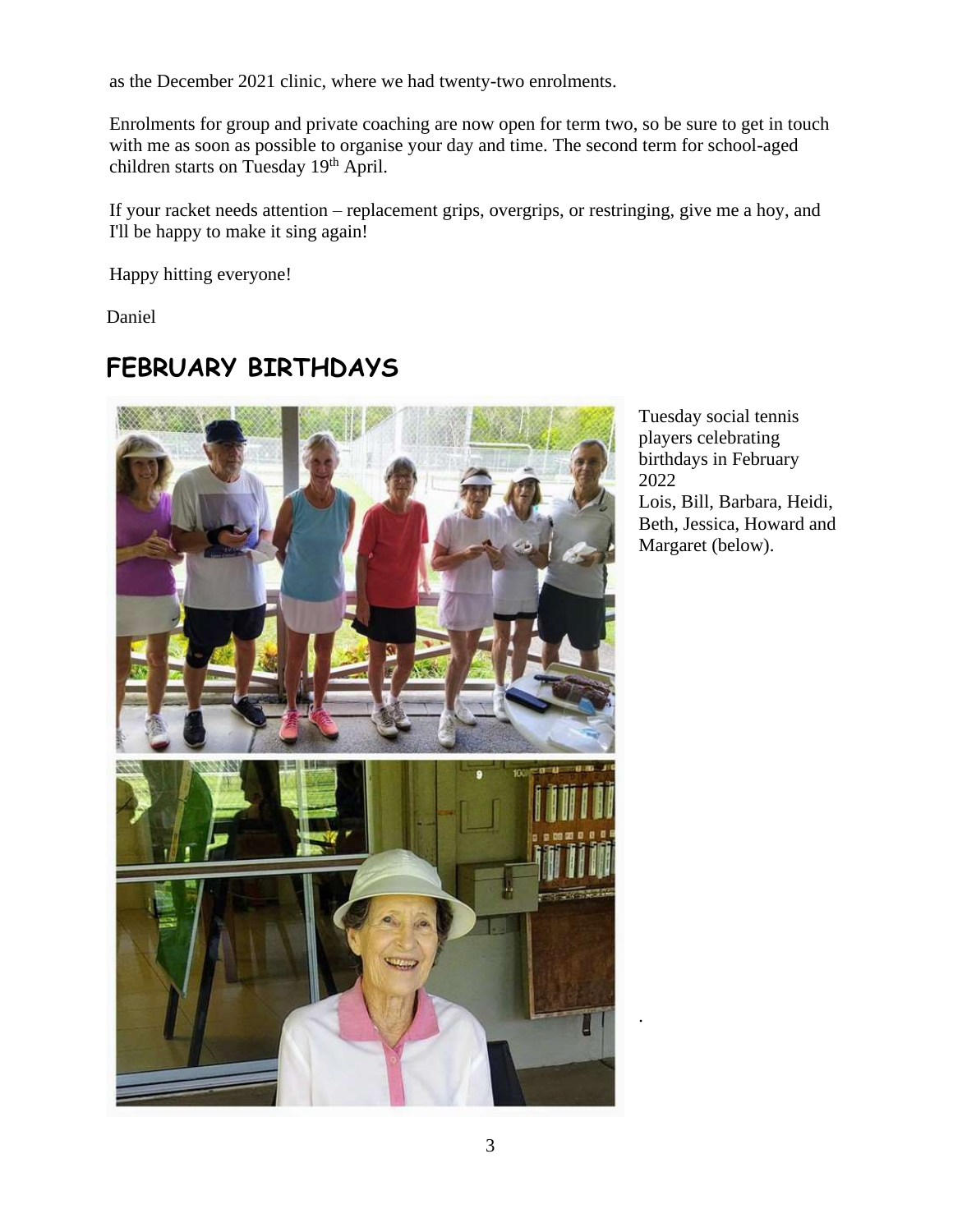## **WATCH FOR THESE UPCOMING EVENTS**

These, and other events, will be displayed on the club noticeboard as they are arranged, so do keep checking!

| Date to be determined              | Open Breakfast. All members invited |  |
|------------------------------------|-------------------------------------|--|
| <b>Wimbledon themed Tournament</b> | <b>Late June/early July</b>         |  |

#### **MANAGEMENT COMMITTEE 2020/21**

| <b>President:</b>         | Tony Coyle                         | 0413 244 004 | coylethscareers@hotmail.com   |
|---------------------------|------------------------------------|--------------|-------------------------------|
| <b>Vice President:</b>    | Rod Solomons                       | 0413 088 588 | rbsolomons@gmail.com          |
| Treasurer:                | Neil Sheahan                       | 0418 524 626 | ttc.treasurer19 $@$ gmail.com |
| <b>Secretary:</b>         | <b>Jason Reynolds</b>              | 0412 831 770 | ttcsecretary8@gmail.com       |
| <b>Club Captain:</b>      | <b>Bruce Campbell</b>              | 0449 002 289 | pyrford@bigpond.com           |
| <b>Committee Members:</b> | <b>Averil Scott</b><br>Peta Mackay |              |                               |
| <b>Ball Manager:</b>      | Lois Strano                        |              |                               |

#### **WEEKLY SOCIAL TENNIS SESSIONS**

| Monday 6.00 - 9.00 am      | A and B Grade Mixed Doubles           |
|----------------------------|---------------------------------------|
| Tuesday $6.00 - 9.00$ am   | Open (A, B and C Grade) Mixed Doubles |
| $1.00 - 4.00$ pm           | A and B Grade Men's Doubles           |
| Wednesday $6.00 - 9.00$ am | A and B Grade Mixed Doubles           |
| $2.00 - 4.00$ pm           | A Grade Women's Doubles               |
| Thursday $7.00 - 9.00$ am  | A and $B$ + Grade Mixed Doubles       |
| Friday $6.00 - 9.00$ am    | Open (A, B and C Grade) Mixed Doubles |
| $1.00 - 4.00$ pm           | A and B Grade Men's Doubles           |
| Saturday $6.00 - 9.00$ am  | A and B Grade Mixed Doubles           |
| Sunday $6.00 - 9.00$ am    | Open (A, B and C Grade) Mixed Doubles |